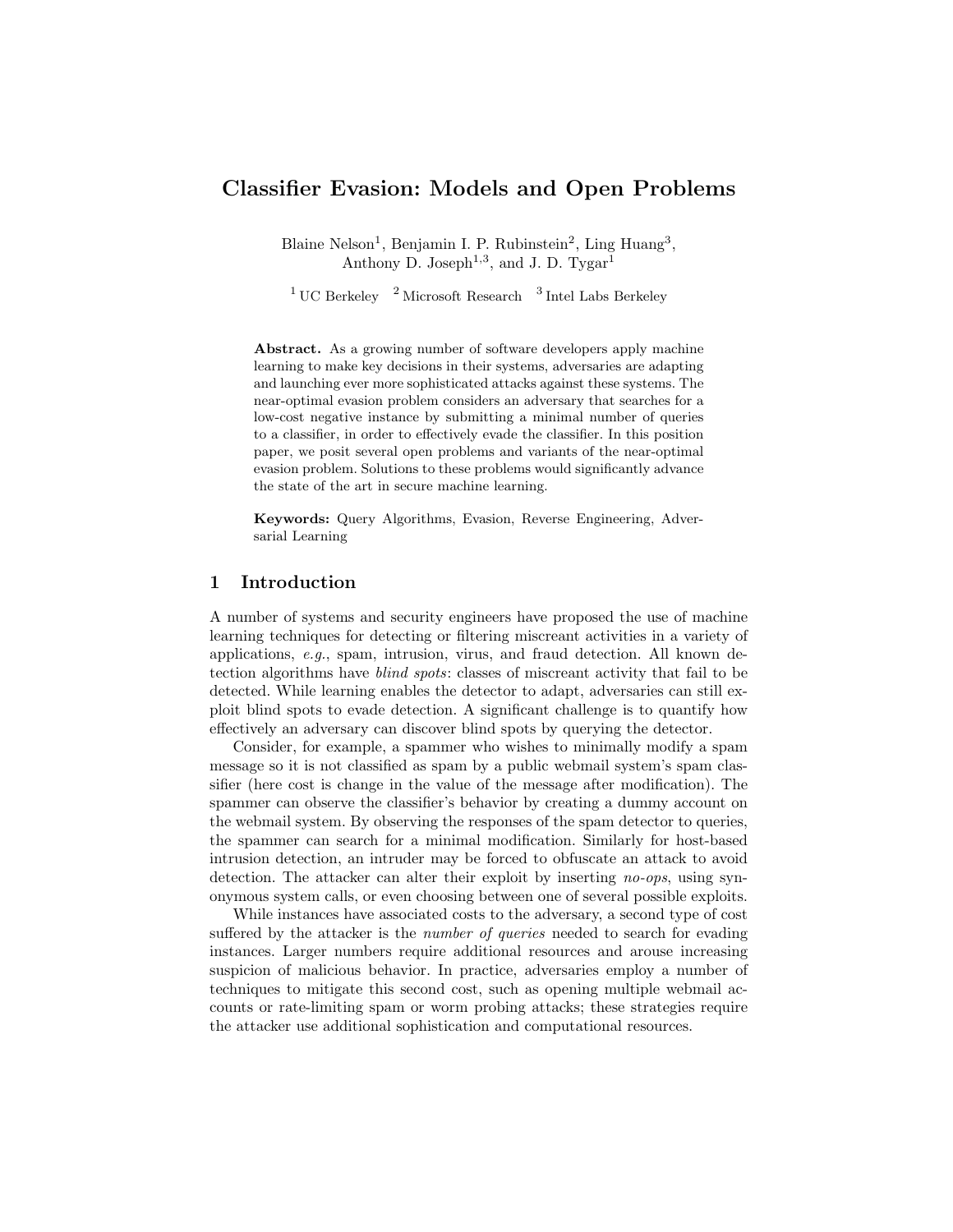Here we revisit the near-optimal evasion problem—a theoretical formulation that quantifies how effectively a classifier can be evaded through querying. We outline open problems and introduce novel variants of the original formulation.

#### 1.1 The Near-Optimal Evasion Problem

The Near-Optimal Evasion Problem is a formulation of adversarial evasion that quantifies the hardness of search for low-cost negative instances in terms of the number of queries used. As first posed by Lowd and Meek [6] under the name adversarial classifier reverse engineering, the near-optimal evasion problem is to quantify the query complexity required by an adversary to find a near-minimal cost negative instance in terms of the size of the feature space and the desired accuracy. By analyzing the query complexity for a family of classifiers, nearoptimal evasion provides a notion of how hard that family is to evade;  $e, q,$ , if a spammer must send exponentially many queries per dimension of the feature space, it is difficult for the spammer to successfully improve their spam.

In this setting, we assume instances are represented in a D-dimensional feature space  $(e.g., \mathcal{X} \subseteq \mathbb{R}^D)$  and the target classifier f belongs to a family F of binary classifiers where each classifier  $f \in \mathcal{F}$  is a mapping from feature space X to a label in  $\{-\}, +\}$ . A deterministic  $f \in \mathcal{F}$  partitions  $\mathcal{X}$  into two sets—the positive class  $\mathcal{X}_f^+ = \{ \mathbf{x} \in \mathcal{X} \mid f(\mathbf{x}) = \{+1\} \}$  and the analogous negative class  $\mathcal{X}_f^$ which we take to be the *normal* instances. We assume that the adversary is aware of at least one instance in each class,  $\mathbf{x}^- \in \mathcal{X}_f^-$  and  $\mathbf{x}^A \in \mathcal{X}_f^+$ , knows  $\mathcal{F}$ and not f, but can observe f  $(\mathbf{x})$  for any  $\mathbf{x} \in \mathcal{X}$  by issuing a *membership query.* 

**Adversarial Cost** We assume the adversary has a cost function  $A: \mathcal{X} \to \mathbb{R}^{0+}$ ; e.g., for a spammer this could be edit distance on messages. The adversary wishes to optimize A over the negative class  $\mathcal{X}^-_f$ ; e.g., the spammer wants to send spam that will be classified as normal email  $('-')$ . Typically the cost function is a distance to a target instance  $x^A \in \mathcal{X}_f^+$  that is most desirable to the adversary; *e.g.*, an  $\ell_p$  distance induces cost  $A_p(\mathbf{x}) = ||\mathbf{x} - \mathbf{x}^A||_p$ .

Lowd and Meek [6] define minimal adversarial cost  $(MAC)$  of a classifier f to be the best lower bound on the cost that any negative instance obtains

$$
MAC\left(f, A\right) \triangleq \inf_{\mathbf{x} \in \mathcal{X}_f^{-}} \left[A\left(\mathbf{x}\right)\right] \quad . \tag{1}
$$

They further define a data point to be an  $\epsilon$ -approximate *instance of minimal* adversarial cost ( $\epsilon$ -IMAC) if it is a negative instance with cost no more than a factor of  $(1 + \epsilon)$  times the MAC; *i.e.*, every  $\epsilon$ -IMAC is a member of the set<sup>1</sup>

$$
\epsilon\text{-}IMAC(f, A) \triangleq \left\{ \mathbf{x} \in \mathcal{X}_f^- \middle| A(\mathbf{x}) \le (1+\epsilon) \cdot \text{MAC}(f, A) \right\} \ . \tag{2}
$$

The goal of the Near-Optimal Evasion Problem is to quantify the worst-case query complexity required for an adversary to infer an  $\epsilon$ -*IMAC*, depending on

<sup>&</sup>lt;sup>1</sup> We use ' $\epsilon$ -IMAC' to refer both to this set and its members.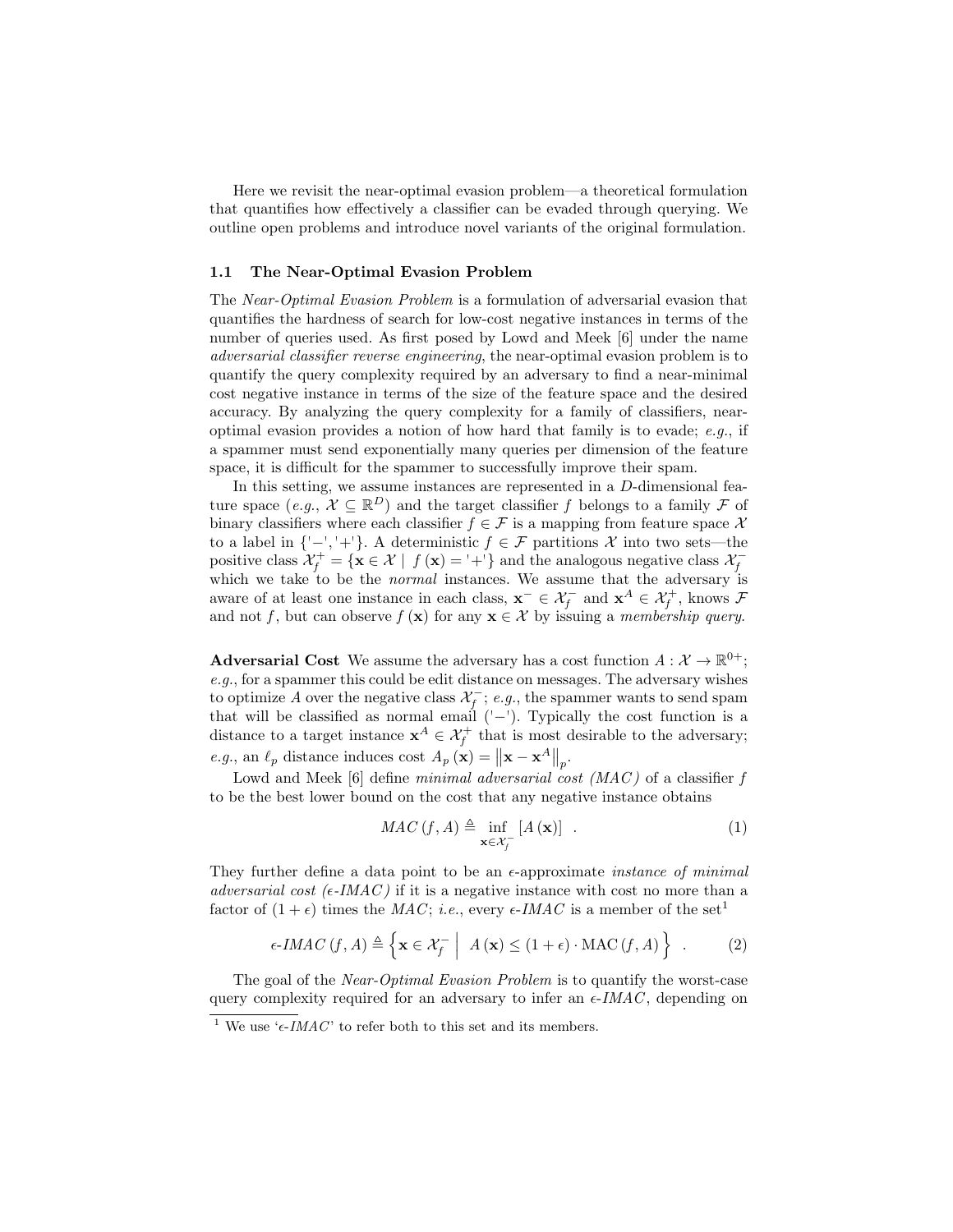the richness of the family of classifiers. Finding an  $\epsilon$ -*IMAC* for a singleton family can be achieved offline without any queries, whereas if the family is large, many more queries will be necessary to find an  $\epsilon$ -IMAC. Formally,

A family of classifiers  $\mathcal F$  is  $\epsilon$ -*IMAC searchable* under a family of cost functions A if for all  $f \in \mathcal{F}$  and  $A \in \mathcal{A}$ , there is an algorithm that finds  $\mathbf{x} \in \epsilon\text{-}IMAC(f, A)$  using polynomially many membership queries in D and  $L_{\epsilon} = \log \frac{1}{\epsilon}$ . We will refer to such an algorithm as *efficient*.

#### 1.2 Security and the Near-Optimal Evasion Problem

The near-optimal evasion problem sheds light on several real security issues. The problem abstracts the scenario of an adversary who wishes to launch a specific attack that is blocked by a classifier-based defense. The attacker has a limited number of probing opportunities after which she must send an attack as close as possible to his originally intended attack—a near-optimal attack.

In the case of email spam, the spammer may originally have a message that will be detected as spam. She probes, finds a near-optimal message that evades the filter, and sends this message instead. In the case of an intruder, she has a preferred sequence of system calls that will be detected as intrusions. She probes, finds and executes a near-optimal sequence that evades the detector.

With this framework in mind, we now clearly see the role of a defender: to provide a classifier that resists near-optimal evasion. Practical implementation requires careful selection of costs and realistic bounds on the number of probes an adversary can perform. Resulting lower-bounds on the number of probes required for near-optimal evasion provide significant evidence of effective security.

#### 1.3 Previous Work

Lowd and Meek [6] first introduced near-optimal evasion, and developed efficient methods that reverse-engineer linear classifiers in both real-valued and Boolean feature spaces for  $\ell_1$  costs. Further, Nelson *et al.* [7] generalized their result from linear classifiers to the family of convex-inducing classifiers that partition the space of instances into two sets one of which is convex. In generalizing to this family, they showed that near-optimal evasion does not require an estimate of the classifier's decision boundary or state. Nelson et al. [8] further explored general  $\ell_p$  costs and found not all are  $\epsilon$ -IMAC searchable for convex-inducing classifiers.

Dalvi et al. use a cost-sensitive game theoretic approach to preemptively patch a classifier's blind spots [5]. They construct a modified classifier designed to detect optimally modified instances. Biggio et al. [3] extend this game theoretic approach and propose hiding information or randomization as additional defense mechanisms for this setting. However, they do not explore near-optimal evasion for randomized classifiers as we propose in Section 3.3.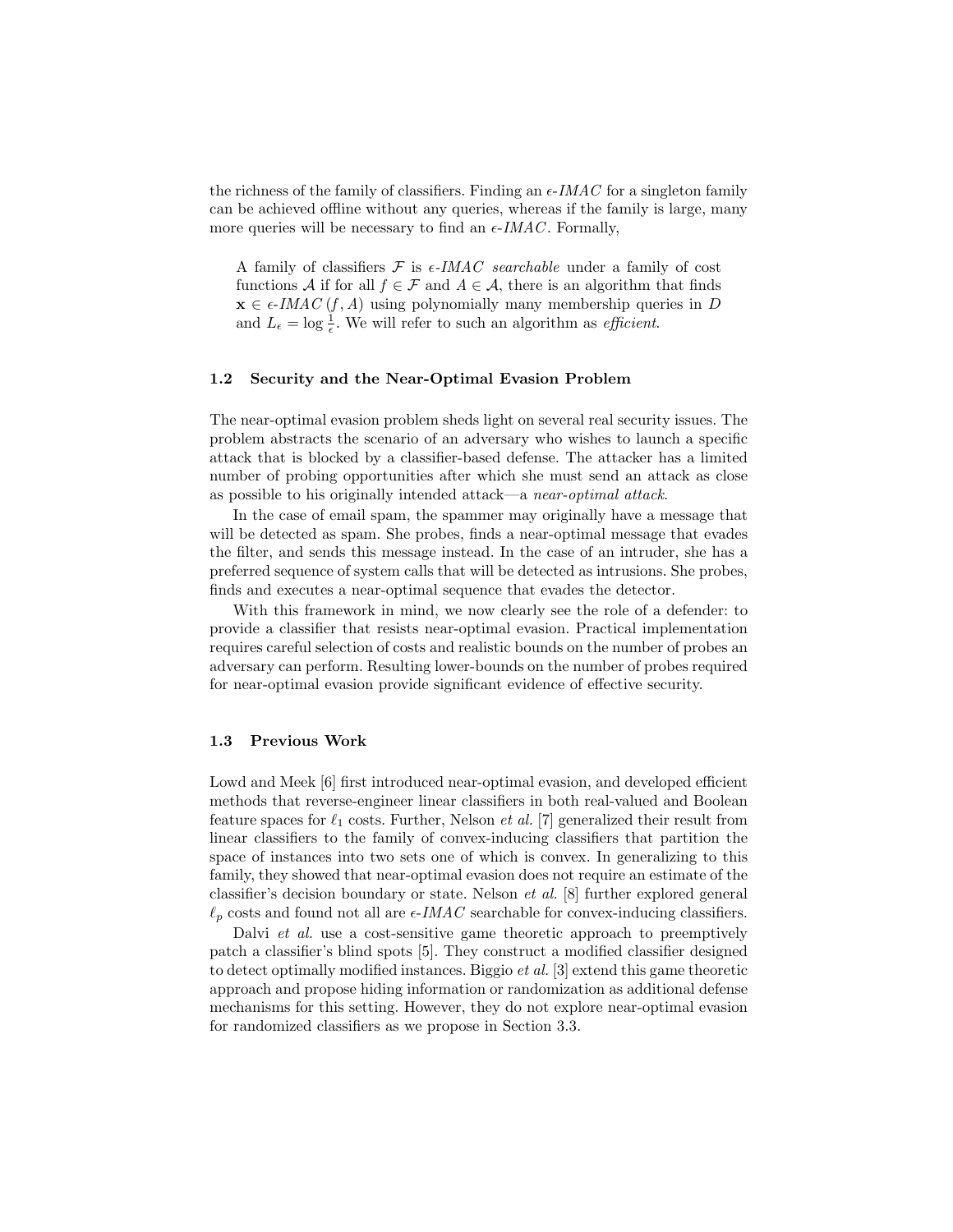### 2 Open Problems in the Theory of Near-Optimal Evasion

A number of unanswered questions remain about the near-optimal evasion problem. Here we motivate these problems and suggest potential directions.

Question 1: Can we find matching upper and lower bounds for evasion algorithms? Is there a deterministic strategy with polynomial query complexity for all convex-inducing classifiers? In previous work, linear and convex-inducing classifiers were shown to be  $\epsilon$ -*IMAC* searchable for  $\ell_1$  costs by demonstrating algorithms with polynomial query complexity. Currently, it is known that for convex positive class,  $\mathcal{O}\left(L_{\epsilon} + \sqrt{L_{\epsilon}}D\right)$  queries are sufficient to find a near-optimal instance, although the tightest known lower bound in this case is  $\mathcal{O}(L_{\epsilon}+D)$ . In the case of convex  $\mathcal{X}^-_f$ , the best known algorithm is a randomized ellipsoid approach (cf. [2]) that finds a near-optimal instance with high probability using  $\mathcal{O}^*(D^5)$  queries (ignoring logarithmic terms).

Question 2: Is there some family larger than the convex-inducing classifiers that is  $\epsilon$ -IMAC searchable? Are there families outside of the convex-inducing classifiers for which near-optimal evasion is efficient? Existing approaches to near-optimality have built on the machinery of convex optimization. However, many interesting classifiers are not convex-inducing classifiers. Currently, the only known result due to Lowd and Meek is that linear classifiers on Boolean instance space are 2-IMAC searchable.

QUESTION 3: Is some family of SVMs (e.g., with a known kernel)  $\epsilon$ -IMAC searchable for some  $\epsilon$ ? Can an adversary incorporate the structure of a nonconvex classifier into the  $\epsilon$ -IMAC search? Consider SVMs with non-linear kernels. The classifier is non-convex in the original feature space, while in the Reproducing Kernel Hilbert Space the classifier is linear but the cost function may no longer be easy to minimize. However SVMs have other properties that may facilitate near-optimal evasion. For instance, in cases where there are few support vectors, one only needs to find these instances to reconstruct the classifier.

Question 4: Are there characteristics of non-convex, contiguous bodies that are indicative of the hardness of the body for near-optimal evasion? What about non-contiguous bodies? It appears that the family of contiguous bodies (i.e., the set of all classifiers for which either  $\mathcal{X}^+_f$  or  $\mathcal{X}^-_f$  is a contiguous set) cannot be generally  $\epsilon$ -IMAC searchable since this family includes members with many locally minimal cost regions which are hard for local search or binary search procedures to avoid, but perhaps some subsets of this family are  $\epsilon$ -IMAC searchable. For families of non-contiguous bodies,  $\epsilon$ -IMAC searchability seems impossible to achieve (disconnected components could be arbitrarily close to  $x^A$ ) unless the classifiers' structure can be exploited; e.g., as we discuss for SVMs above.

Question 5: For what classes of classifiers is reverse-engineering as easy as evasion? Reverse-engineering is the process of querying to learn the decision boundary, and is sufficient for solving the evasion problem. It is now known that the query complexity of reverse-engineering linear classifiers is identical to that of evasion, while reverse-engineering is strictly more difficult for general convexinducing classifiers [8]. It is unknown whether there exists a class in between linear and convex-inducing classifiers on which the two tasks are equivalent.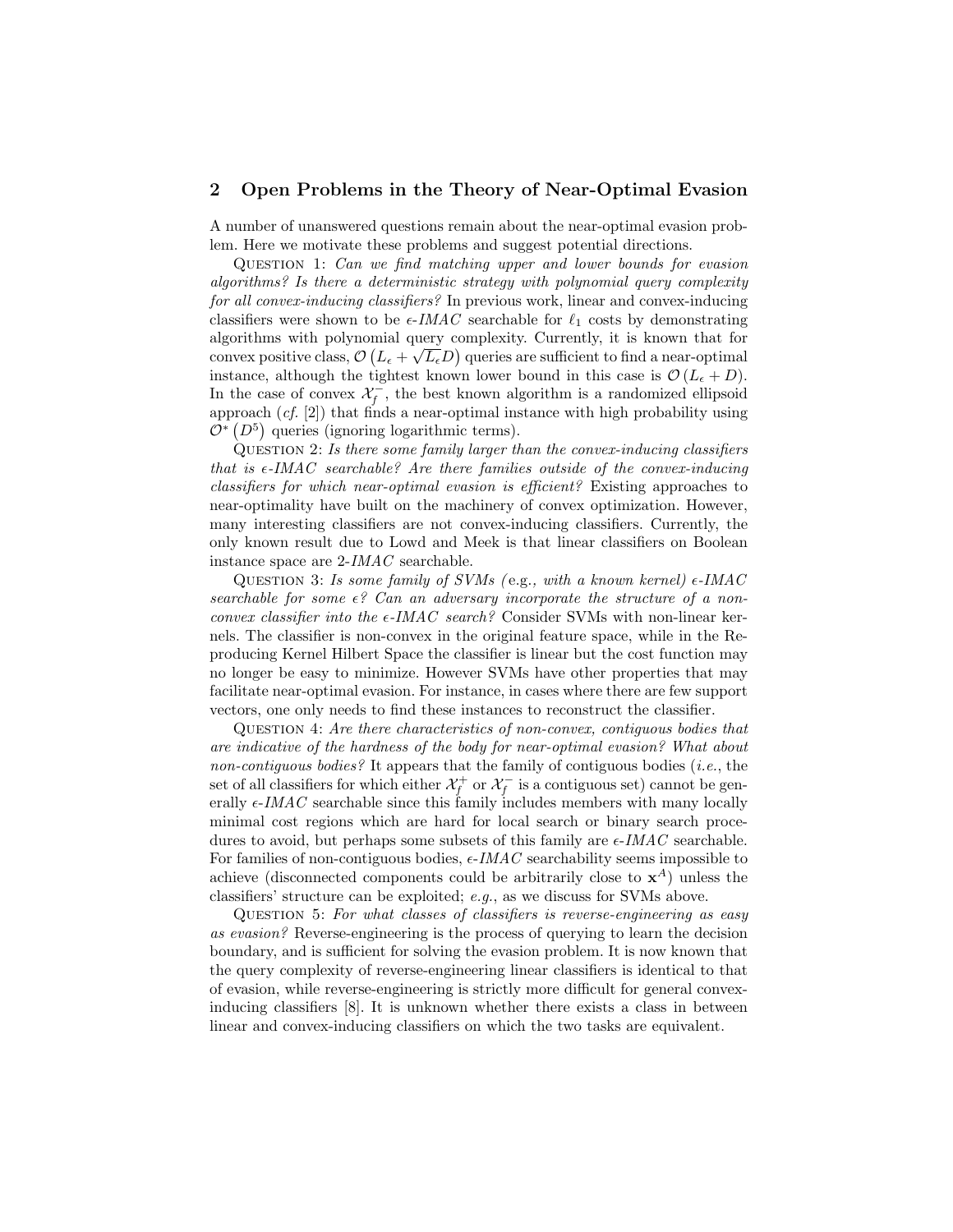## 3 Alternative Models for Evasion

Here we suggest a number of variants of near-optimal evasion that generalize or reformulate the original problem to capture new aspects of the overall challenge.

#### 3.1 Additional Information about Training Data Distribution

Consider an adversary that knows the training algorithm and obtains samples drawn from a natural distribution. A few interesting settings include:

1. The adversary's samples are a subset of the training data.

2. The adversary's samples are from the same distribution as the training data.

3. The adversary's samples are from a perturbation of the training distribution. With this additional information, the adversary may estimate their own classifier f and analyze it offline. Some open questions include:

QUESTION 6: What can be learned from  $\tilde{f}$  about  $f$ ? How can  $\tilde{f}$  best be used to guide search? Can the sample data be directly incorporated into  $\epsilon$ -IMACsearch? Relationships between between f and  $\tilde{f}$  can build on existing results in learning theory. A possibility is to bound the difference between  $MAC(f, A)$  and  $MAC(\tilde{f}, A)$  in one of the above settings. If the difference is sufficiently small with high probability, then a search for an  $\epsilon$ -IMAC could use  $MAC(\tilde{f}, A)$  to initially lower bound  $MAC(f, A)$ . This should reduce search complexity since lower bounds on the MAC are typically harder to obtain than upper bounds.

#### 3.2 Beyond the Membership Oracle

Question 7: What types of additional feedback may be available to the adversary and how do they impact the query complexity of  $\epsilon$ -IMAC-search? In this scenario, the adversary receives more from the classifier than just a '+'/'−' label. For instance, suppose the classifier is defined as  $f(\mathbf{x}) = \mathbb{I}\{g(\mathbf{x}) > 0\}$  for some realvalued function g (as is the case for SVMs) and the adversary receives  $g(\mathbf{x})$  for every query instead of  $f(\mathbf{x})$ . If g is linear, the adversary can use  $D+1$  queries and solve a linear regression problem to reverse engineer  $q$ . This additional information may also be useful for approximating the support of an SVM.

## 3.3 Evading Randomized Classifiers

In this variant of near-optimal evasion, we consider randomized classifiers that generate random responses from a distribution conditioned on the query x. To analyze the query complexity of such a classifier, we must first generalize our concept of the  $MAC$ . We propose the following candidate generalization:

$$
RMAC (f, A) = \inf_{\mathbf{x} \in \mathcal{X}_f^-} \left\{ A(\mathbf{x}) + \lambda \mathbb{P} \left( f(\mathbf{x}) = \{-\}\right) \right\} .
$$

If f is deterministic, we need  $\lambda \geq MAC(f, A)$  for this definition to be equivalent to Eq. (1)  $(e.g., \lambda = A(\mathbf{x}^A) + 1$  is sufficient); otherwise, a trivial minimizer is  $\mathbf{x}^A$ . For a randomized classifier,  $\lambda$  balances cost with probability of success.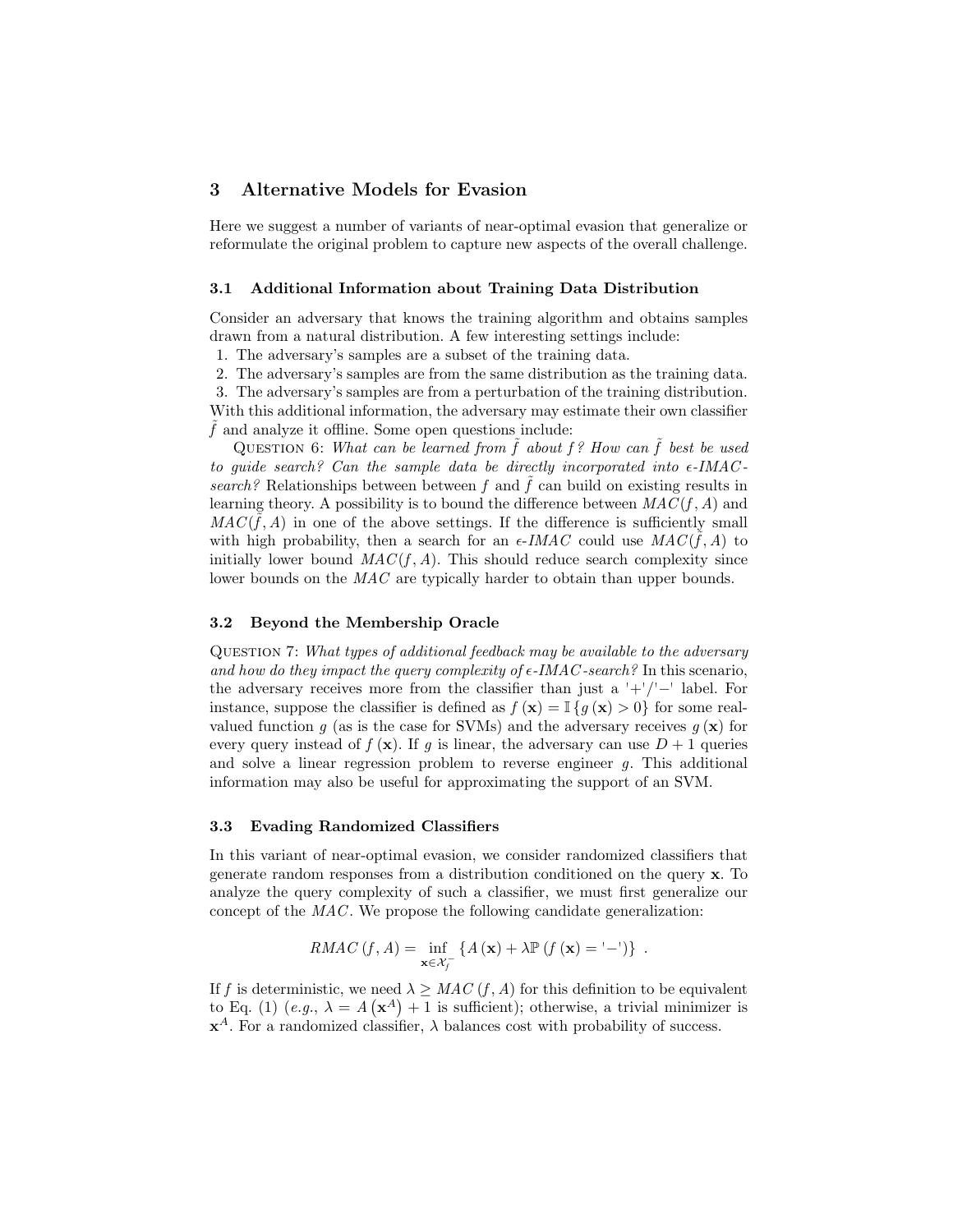Question 8: Given access to the membership oracle only, how difficult is near-optimal evasion of randomized classifiers? Are there families of randomized classifiers that are  $\epsilon$ -IMAC searchable? Potential randomized families include: 1. Classifiers with fuzzy boundary of width  $\delta$  around a deterministic boundary

- 2. Classifiers based on the class-conditional densities for a pair of Gaussians, a
- logistic regression model, or other members of the exponential family.

Evasion of randomized classifiers seems to be more difficult than for deterministic classifiers as each query provides limited information about the query probabilities. Based on this argument, Biggio et al. promote randomized classifiers as a defense against evasion [3]. However, it is not known if randomized classifiers have provable worse query complexities.

#### 3.4 Querying with Real-World Objects

Question 9: How can the feature mapping be inverted to design real-world instances to map to desired queries? How can query algorithms be adapted for approximate querying? In the original model of evasion, it was assumed that the attacker could observe  $f(\mathbf{x})$  for any  $\mathbf{x} \in \mathcal{X}$ . Implicit in this capability is the assumption that the attacker has knowledge of the feature mapping from realworld objects such as raw emails or network packets, into the feature space in which the defender learns. Even when this is true, the mapping may not be oneto-one or onto: multiple emails may map to the same bag-of-words vector, and some instances in feature space may not correspond to any real-world object.

#### 3.5 Evading an Adaptive Classifier

Finally we consider a classifier that periodically retrains on queries. This variant is a multi-fold game between the attacker and learner, with the adversary now able to issue queries that degrade the learner's performance. Techniques from game-theoretic online learning should be well-suited to this setting [4].

Question 10: Given a set of adversarial queries (and possibly additional innocuous data) will the learning algorithm converge to the true boundary or can the adversary deceive the learner and evade it simultaneously? If the algorithm does converge, at what rate? To properly analyze retraining, it is important to have an oracle that labels the points sent by the adversary. If all points sent by the adversary are labeled  $'+$ , the classifier may prevent effective evasion, but with a large numbers of false positives due to the adversary queries in  $\mathcal{X}^-_f$ ; this itself constitutes an attack against the learner [1].

## 4 Conclusion

The intersection of security, systems, and machine learning research has yielded significant advances in decision-making for complex systems, but has also introduced new challenges in protecting against malicious users. While earlier research